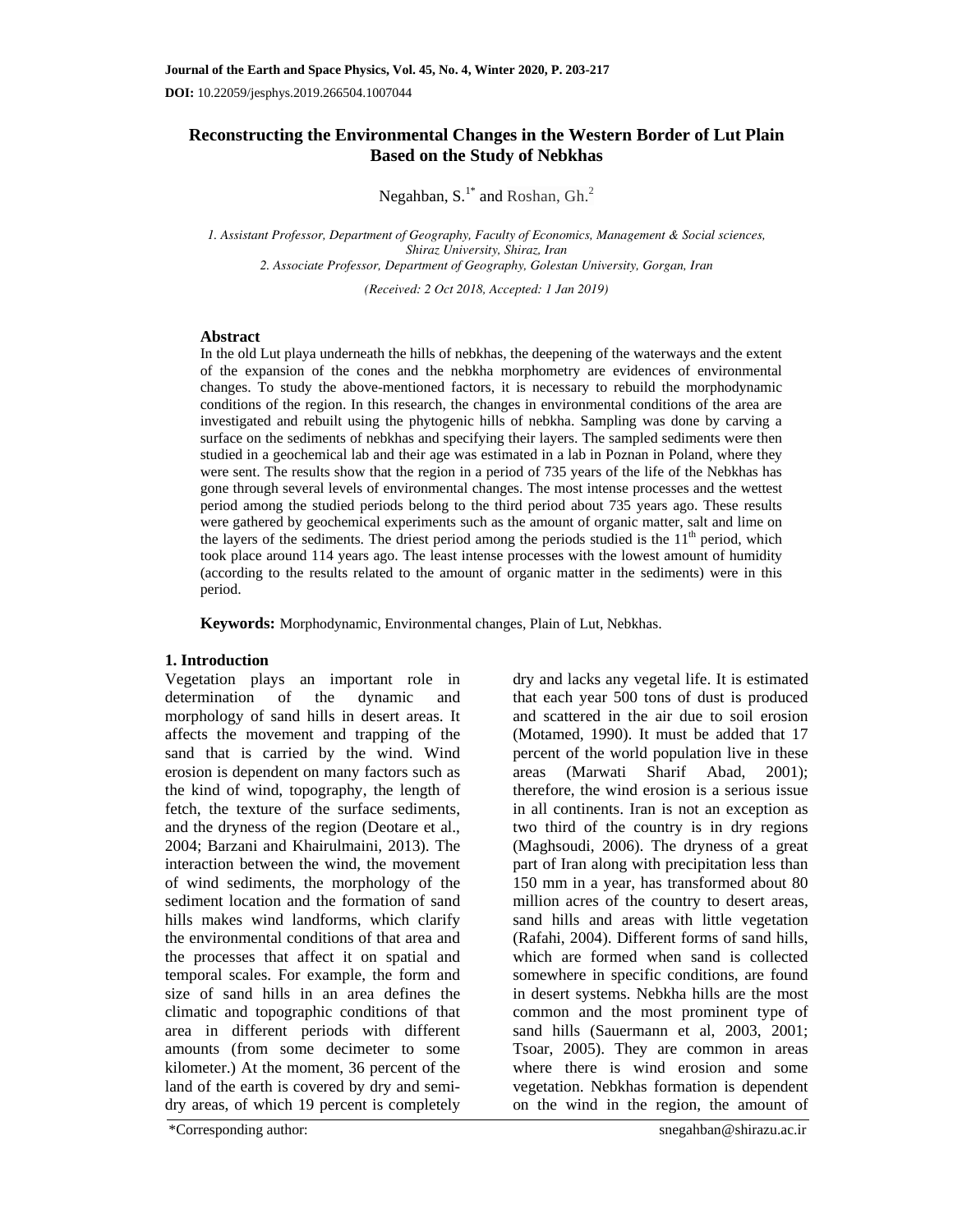sediment available, vegetation habitat and vegetation species (Tsoar and Moller, 1986; Wiggs et al., 1995; Wolfe and Nikelson, 1993). Sand is trapped at the bottom of the tree and after some time, with all the sand collected there, a nebkha is formed. Nebkhas are normally formed on flat surfaces where the amount of the sand is moderate and the level of underground water is high or there is enough humidity for the vegetal life (Musick and Gillette, 1996; Bourke et al., 2009). The components of nebkhas are sand, clay and silt. The vegetation species, its height and surface affect the shape of the nebkha. The height of a nebkha can be from some decimeter to some meters and its length can be from one meter to a few meters. A sole tree or bush must be at least ten to fifteen centimeter to trap the sand. If the sand grains lack clay and silt, they are not sticky enough and the size and the volume of the hills change with the wind. With the increase of sediment around nebkhas, the plant continues to grow to resist being buried. This growth is until the plant roots reach the underground water. If the level of underground water decreases, this connection is disturbed and the destruction of the nebkha, which leads to the beginning of its death.

This problem concerns the two sciences of ecology and geomorphology (vegetation  $+$ sand hills) and it always occupies the efforts of scientists of these two fields. Nebkhas stabilize moving dunes in desert and semi desert regions and protect human settlements and installations such as roads, rails, power lines, etc. from sand storms. In addition, nebkhas are among beautiful scenes in the desert that attract a lot of scientists and tourists. The region chosen for this study is Takab plain located 18 kilometers east of Shahdad in Kerman province and is in the west of Lut desert. Since the region studied in this paper is located in the west of one of the driest and hottest deserts in the world, it has some natural features discussed first generally, and then in detail according to these factors, the problem of the research will be addressed. Although the study area has dry climatic conditions, the density and diversity of its vegetation is significant. Diversity in vegetation density and variety has caused the region nebkhas to vary greatly in terms of hill height, skirt length, slope, nebkha width, nebkha area, and the species of the vegetation on top of the nebkhas  $(Fig. 1).$ 



Figure 1. A typical nebkha in the case study area (Takab Lut Desert).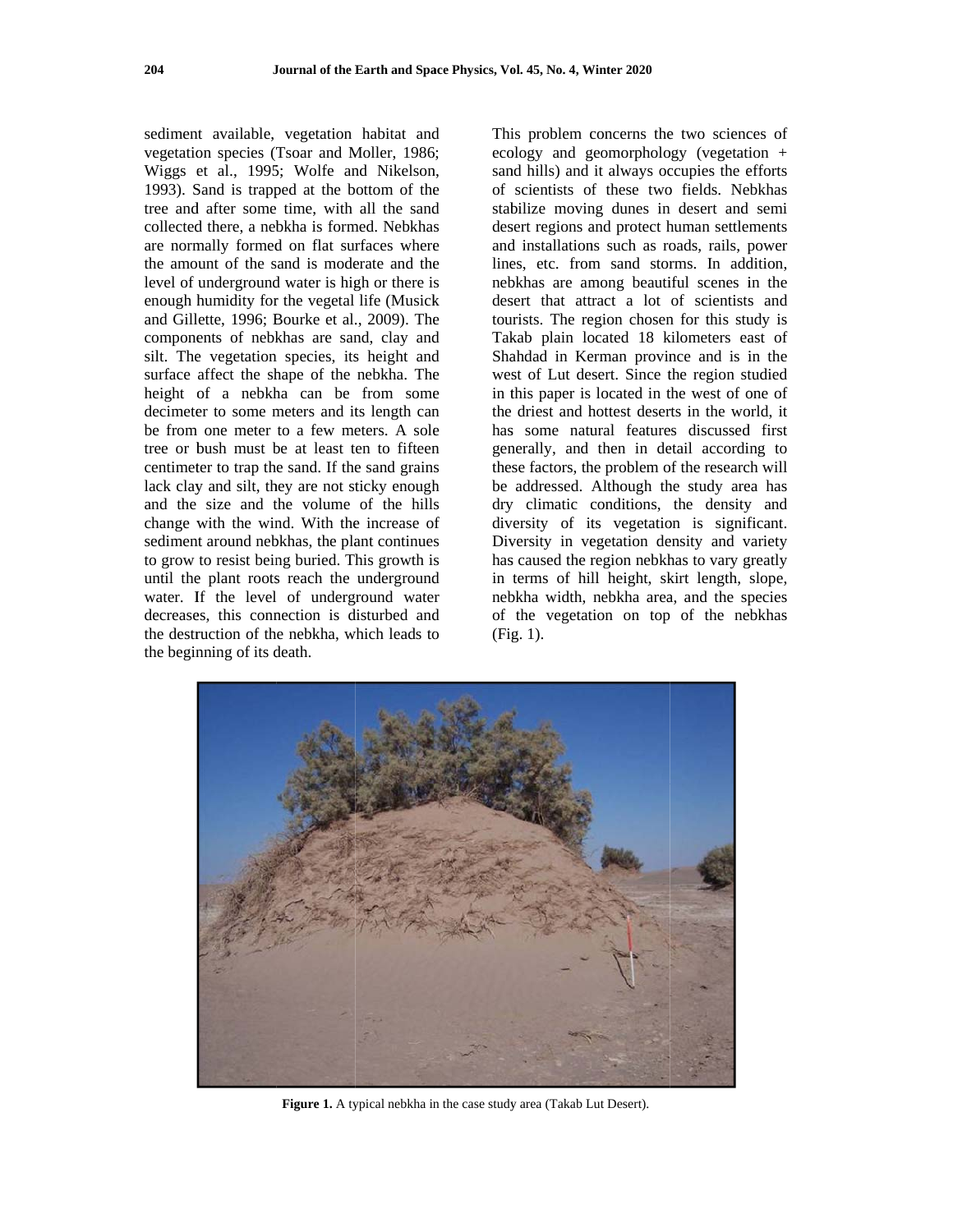Examining the various characteristics of the layers can provide very useful information about the changes in the climate and environmental conditions of the region. Determining the age of the nebkha, along with the study of layering, helps determine when these changes of the environmental characteristics have taken place and also the use of the tree ring method to determine age that can help reconstruct a part of the past climatic characteristics of the region. Various researches have been conducted in different countries regarding the use of nebkhas to study environmental changes. Among them, Christopher et al. (2009), in a research studied the nebkhas of four regions, including desert and coastal regions. They used optical luminescence stimulation of organic matter in their sediments, and determined that the hills are 700 to 2400 years old and acknowledged that the nebkhas evidence Holocene recent droughts in the former southern and central forest areas of the United States. Wang et al. (2010) determined three environmental changes in the last 500 years using sedimentary changes by studying Tamarisk nebkhas and sampling the sediments and determining their age. They introduced nebkha formation as an important indicator of environmental changes since a few hundred years ago. Tengberg (1998) in a study compared the morphology and age of the nebkhas in Tunisia and Burkina Faso. After examining the morphology of the nebkhas, and determining the age of the nebkhas using carbon-14, obtained the results that indicate that the higher and the older the nebkhas, the more stable they are in the region. Lang et al. (2013) examined the changes in environmental conditions using the nebkha layers in China, and they looked at the environmental conditions of the past 500 years and identified the fluctuations and changes that occurred in the environmental conditions of the area according to their time of occurrence. In Iran, not many studies have been carried out on nebkhas, and a few researches done are simply related to their description and, in some cases, to their morphology. Mahmoudi (1977) was the premier in nebkha studies in Iran. In this work he describes the formation and evolution of nebkhas and their destruction. He also classified nebkhas according to their morphological characteristics. Although this article was descriptive, it was very important because it was the first systematic study in Iran on nebkhas. Pourkhosravani et al. (2010) have investigated and compared grouping of Sydlitziya Florida, Reaumuria Turkestanica and Alhagi Mannifera based on the vegetative forms of plants in the region of Kheirabad, Sirjan, and concluded that nebkha volume is influenced by the vegetative form and the volume of its constituent species. Vali and Pourkhosravani (2009) in a comparative analytic research studied the relationships between nebkha morphometric components and herb morphology of several plant species in Kheirabad, Sirjan and concluded that for the formation and evolution of nebkha, vegetative forms of plants are effective. In addition, Pourkhosrowani et al. (2009) in another study investigated the relationship between plant morphology and morphometric characteristics of nebkha species of Reaumuria Turkestanica. It was concluded that there was a significant correlation between nebkha height and diameter at the probability level less than 1% with a 49% explanation for the linear relationship and grade 2 and 50% for grade 3 relationship. Maghsoudi et al. (2013) investigated the morphology of nebkhas in a part of Takab plain and identified the most important factor in the development and evolution of the region's nebkhas was vegetation. He then compared the effects of the different types of vegetation on the morphology of the nebkhas. In this study, the changes in environmental conditions of this area were investigated and rebuilt using the phytogenic hills of nebkha. Sampling was done by making a surface on the sediments of nebkhas and specifying their layers.

The study area is located in the eastern part of Kerman province and in the west of the Lut plain, with an area of 180 square kilometers (18,000 acres). This area is located in Takab district of Kerman, 15 km east of Shahdad and adjacent to the villages of Hojjat Abad and Islamabad. The northern boundary of the study area is limited by the river Dahneh Ghar and Hajard which is located on its southern border. Shahdad is located on its western border and its eastern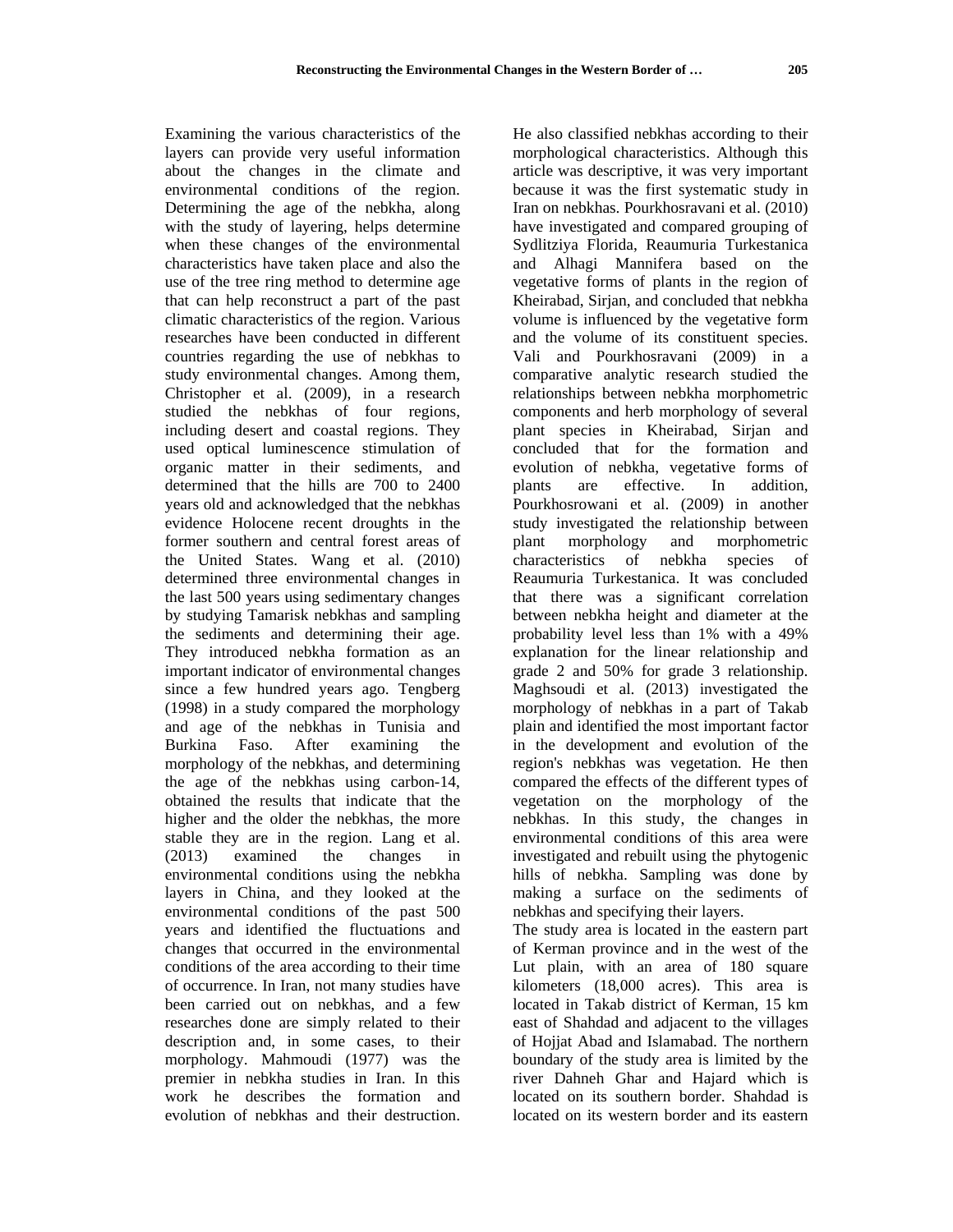border is limited by the Kalutah (Fig. 2). The studied area is naturally diverse with unique characteristics as hot and cold climates, very rich geomorphology (so that at a distance of less than 40 km, areas such as mountains (Sirch mountains), conifers, alluvial plains, sand dunes, and finally the Kalut can be seen) and sparse but diverse vegetation (due

to the fact that the area has a dry climate, but its vegetation is unique in its kind) that can be very much taken into consideration. These natural features have caused enormous variation in the regions in terms of various physical and biological processes. Nebkha layering is a reflection of the past conditions of the environment in the region.



Figure 2. Satellite image and map of the location of the studied area.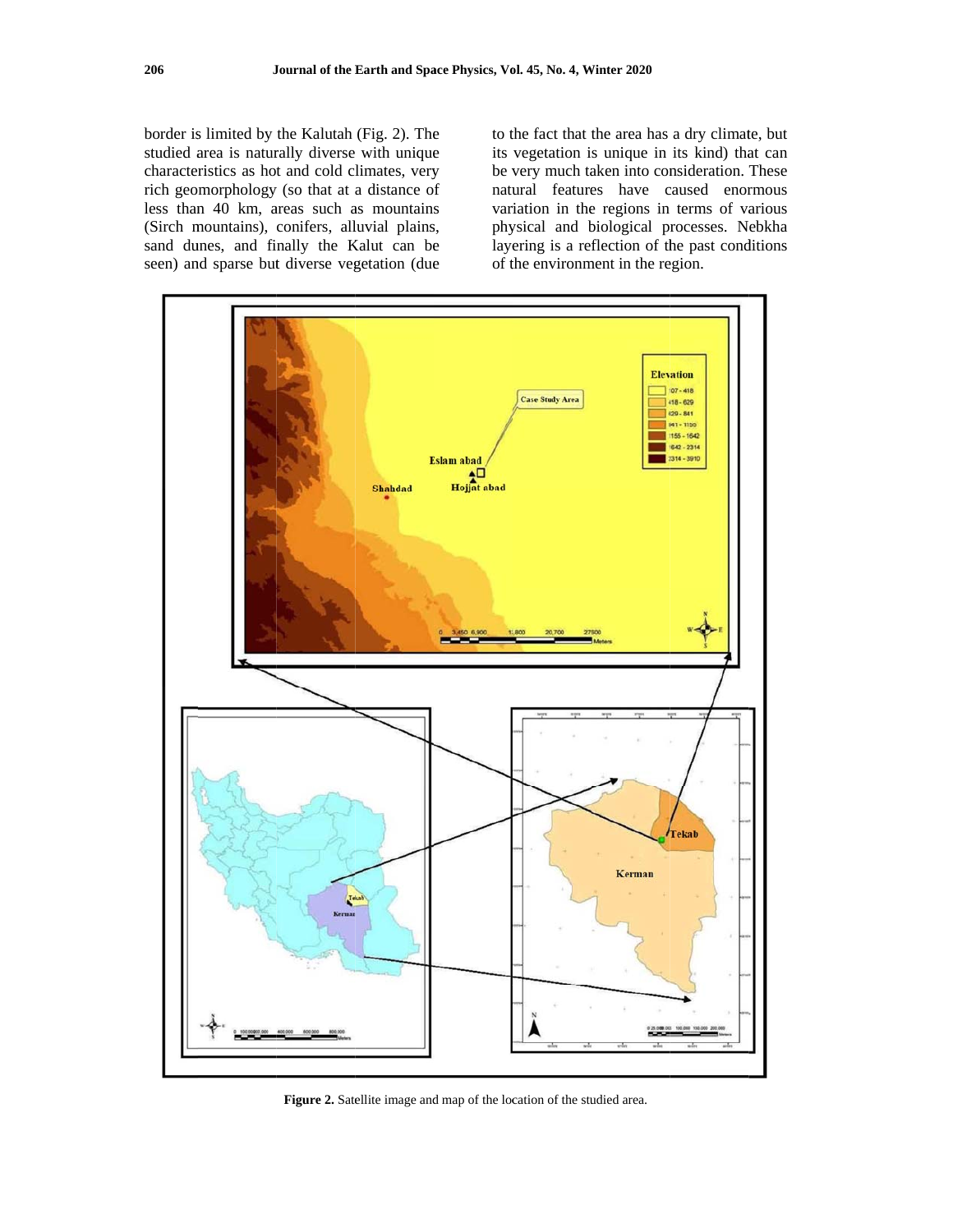### **2. Materials and methods**

In order to investigate the changes in these environmental conditions, the evidences present in the region are used. One of the methods for assessing the environmental conditions is to use the evidences in the layers of the sediments of the nebkhas. In order to do this, first, several profile cuts were created and sediments were removed from different layers regularly. The deposits of sediments should be done so carefully that the layers are not mixed together. Therefore, the deposits of each layer were taken and coded (to determine the order of the layers) on every spot. After removing the sediment, the samples were transferred to the lab, and the evidence in the layers was examined with great accuracy and they were compared with each other. Given the work done, including work of Wang et al. (2010), evidence may include the presence of more organic material (tree leaves) in one layer than other layers, or the presence of coarse-grained sediments in a layer or thicker sediment etc. According to these evidences, changes in the environmental and climatic conditions in the region were identified. In order to investigate the changes in climatic characteristics and the age of the nebkhas of the region, the carbonyears 14 method has been used in recent years. In this method, the materials taken from the nebkha layering were used to determine the age. In general, the stages of the sampling work and choosing nebkhas is as follows:

a. The studied nebkhas belong to Imperial Tamarisk group. In general, the selection of the nebkhas under study was based on a variety of parameters that are referred to below. In the study area, nebkhas had certain stability, so that in a wide range, similar nebkhas were numerous, all of them had the typical and special form of nebkhas, among which the nebkha of the study was chosen.

b. Selected nebkhas had a more specific layer layout than others. This facilitated the work to a great extent. The studied nebkha is located in the longitude of 56 degrees and 53 minutes and 17 seconds east and the latitude of 30 degrees and 26 minutes and 51 seconds north and it is 293 meter above the sea level. This nebkha is located three kilometers east of Hojatabad village. Considering that the direction of most winds are northerly and northwesterly, for the sake of more precision, sampling was done from the eastern side of nebkha.

### **2-1. Stages of the study**

- Choosing a nebkha with appropriate layers and height (not all nebkhas are layered; among nebkhas, normally those with the height of more than 3 meters have appropriate layers (Fig. 2)

- Creating a profile cut on the nebkha and specifying the boundaries of their layers (Fig. 2)

- Taking the sediment sample from each layer in a way that the sediments do not mix with each other (Fig. 2).

- Placing sediments in special bags and transferring them to the laboratory.

- Preparation of sediment for grading (here the sediments are pounded so that the pieces that are stuck together separate.).

- Putting the sediments in the shaker and measuring the grains.

- Entering the grain size results in special forms and preparing them for analysis.

- In the next step, the layers of sediment are transferred to another laboratory to determine the amount of organic matter, lime, salt (EC) and PH (it should be noted that among the layers taken, seven layers were taken for the above-mentioned tests).

- To determine the age, a part of the sediments of the two layers of 4 and 11 were sent to the Radiocarbon Laboratory in Poznan, Poland.

### **3. Results and Discussion**

As indicated in the material and method section, to study the layers of the nebkhas, a cut was made on their sediments and the related layers that were identified with great precision, and the boundary of each layer was determined.

The corresponding results showed that the nebkhas of the region have 16 layers, each of which represents the environmental characteristics of its time. After sampling and performing some experiments that were mentioned, their results were obtained, among which the results of gravimetric and geochemical experiments on the sediments of each layer will be represented; and then the results and the final analysis of each, depending on their age will be presented. The results are presented in Figures 4, 5 and 6.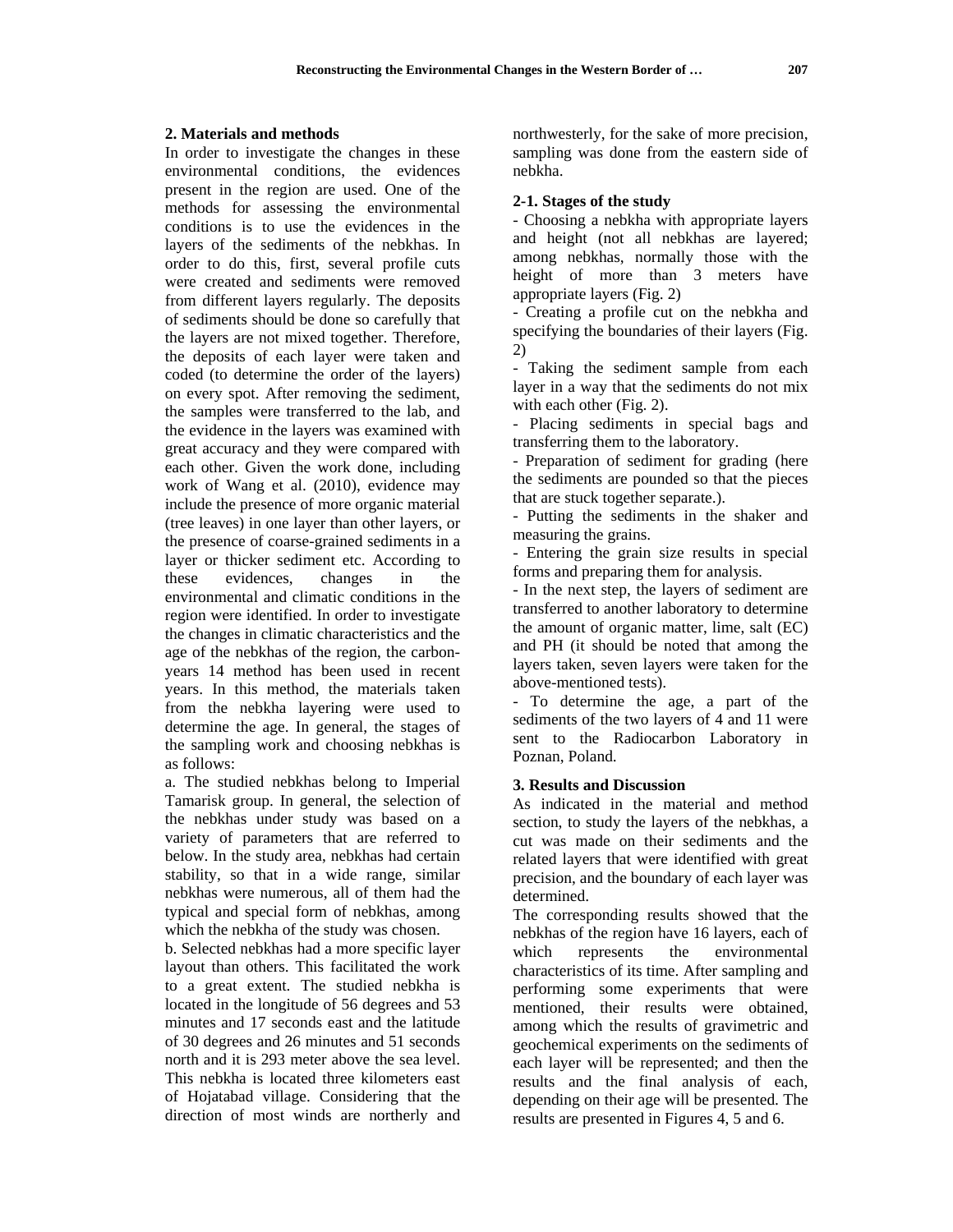

Figure 3. Stages of making surface cuts on the nebkhas of this study.



Figure 4. The percentages of particles with the size of 250 to 500 microns in layers.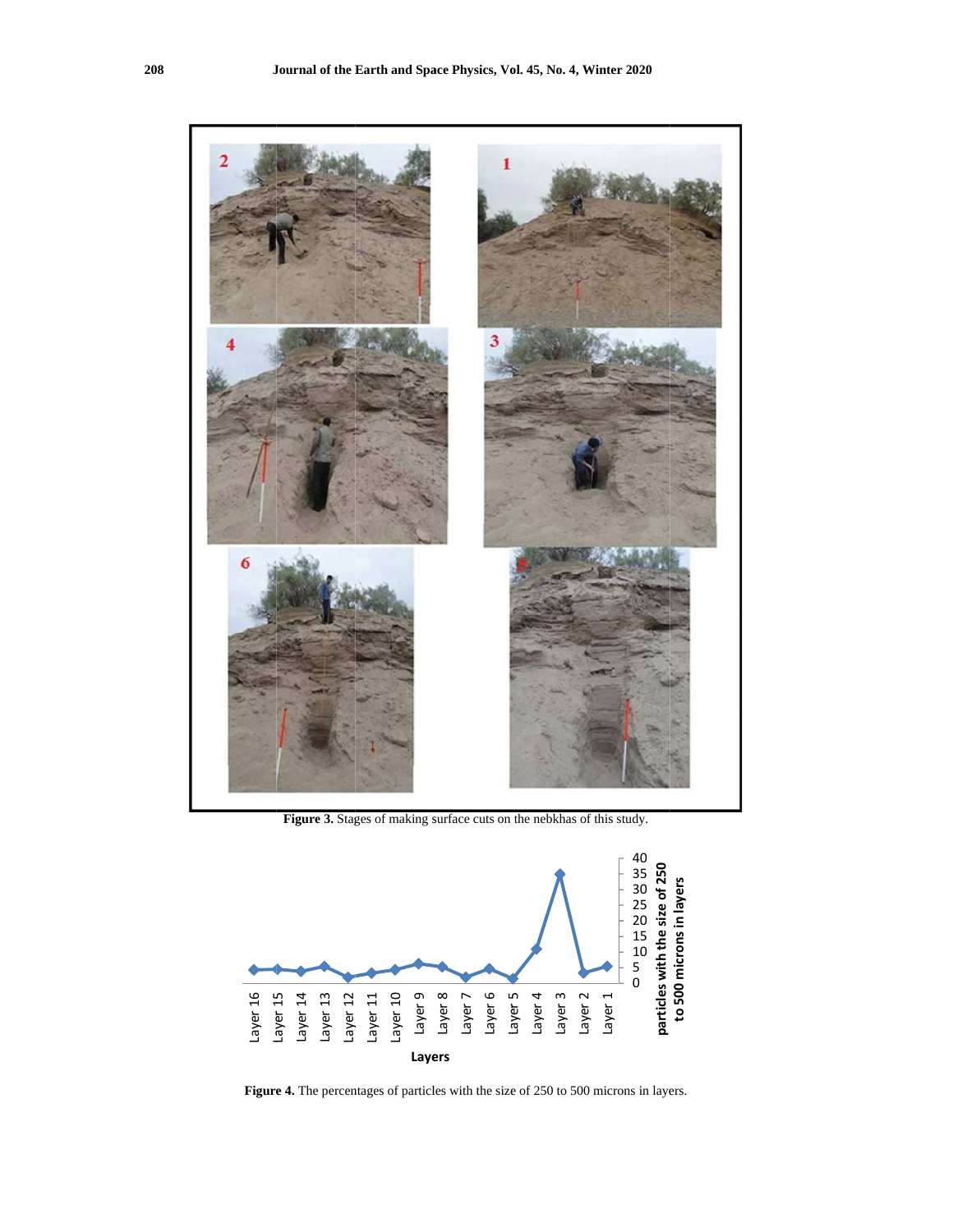

**Figure 5.** The percentages of particles with the size of 63 to 125 microns in layers.



Figure 6. The percentages of particles with the size of less than 63 microns in layers.

The first experiments were carried out on sediment grains, which were done on all specimens. According to the results of the analyses on the grains, among the studied layers, about seven layers were selected as more characteristic layers. The

geochemical analysis (including organic matter (OM), salt (EC), limestone and PH) were done for these layers. Only organic and salt tests had quite good results, the results of which are presented in Figures 7, 8 and 9.



**Figure 7.** Changes in the amount of organic matter in different layers.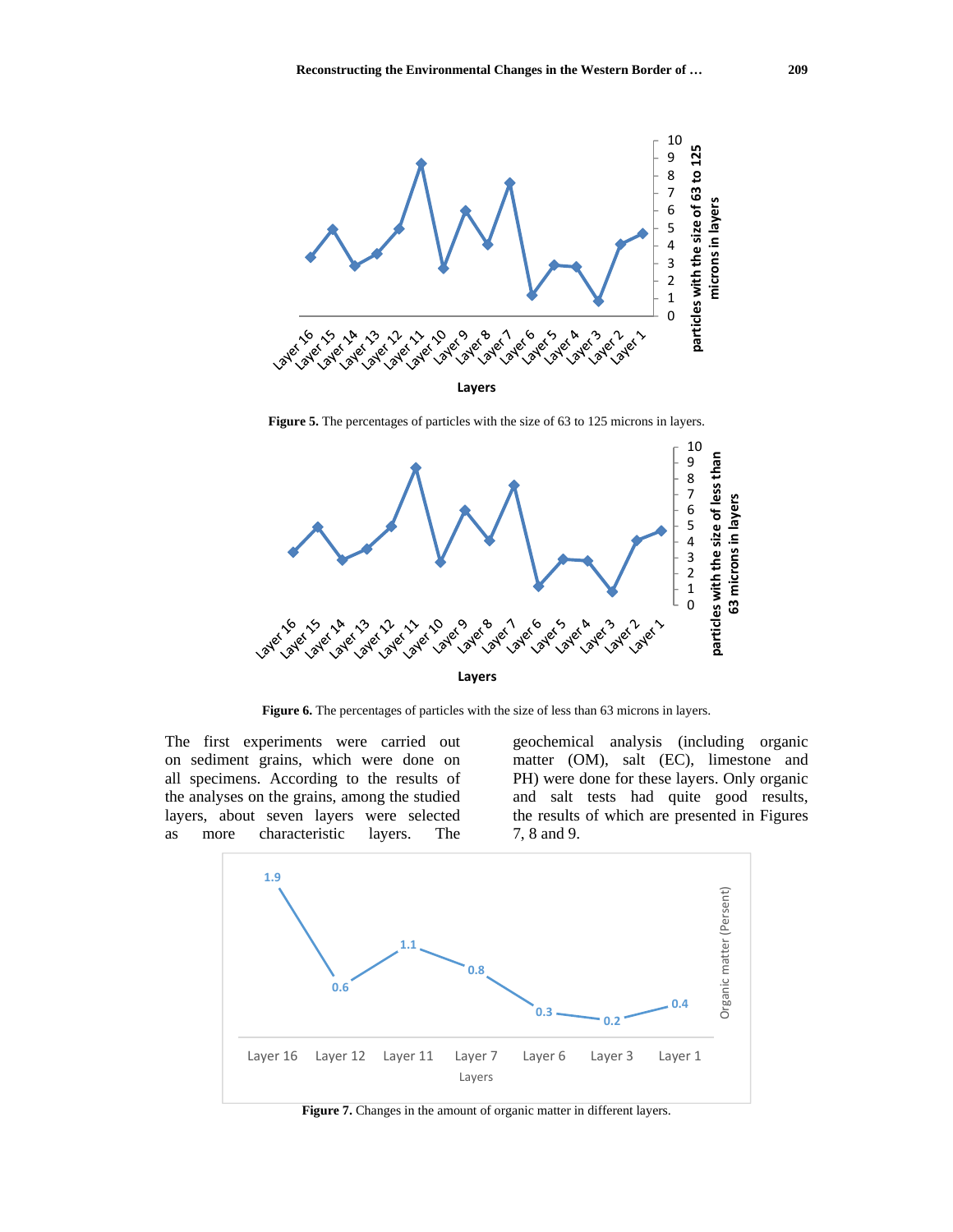

**Figure 9.** Comparison of salt and organic matter in different layers.

In the following, the results of laboratory analysis of the sediment of each layer will be discussed. It should be noted that according to the laws on geological LOG and the investigation of sediments in geology, sediment layering and numbering are carried out from the lowest layer; therefore, in the figure, the numbering of layers has been made from the bottom to the top.

# **3-1. The results of gauging and geochemical studies of the sediments layers**

**The First Layer:** The first layer is the lowest layer, located over the ground level. There was no layer below this layer. Its thickness is 38 cm and it contains gypsum particles with darkish brown color. The size of the sediments in this layer is medium to small and its organic matter is very small. The sediments of this layer are horizontal. Granulometric analysis of sediments shows that the most abundant sediments in this layer are particles between 125 and 250 microns, with a frequency of 53.5%, while particles between 63 and 125 microns are the second in frequency. There are few particles with the size of 1000 micron. Besides, particles of less than 63 microns are 7.7 percent that is almost noteworthy (Figures 4, 5 and 6). The data of the first layer sediment analysis in the laboratory show that the amount of salt and EC in this layer is about 5.98 decimeter, and the amount of lime in it is 20.3 percent. The organic matter in this layer is 0.4% and the pH is 8.9 (Figures 6, 7 and 8).

The information presented above shows that the region has had a calm environment, so that the most abundant sediment particles in this period are sediments of less than 250 microns. Moreover, the amount of sodium in this period is almost high, which is indicative of the dryness of the region and the presence of a lot of salt in wind sediments.

**The Second Layer:** The thickness of this layer is 22 cm. Gypsum traces appear as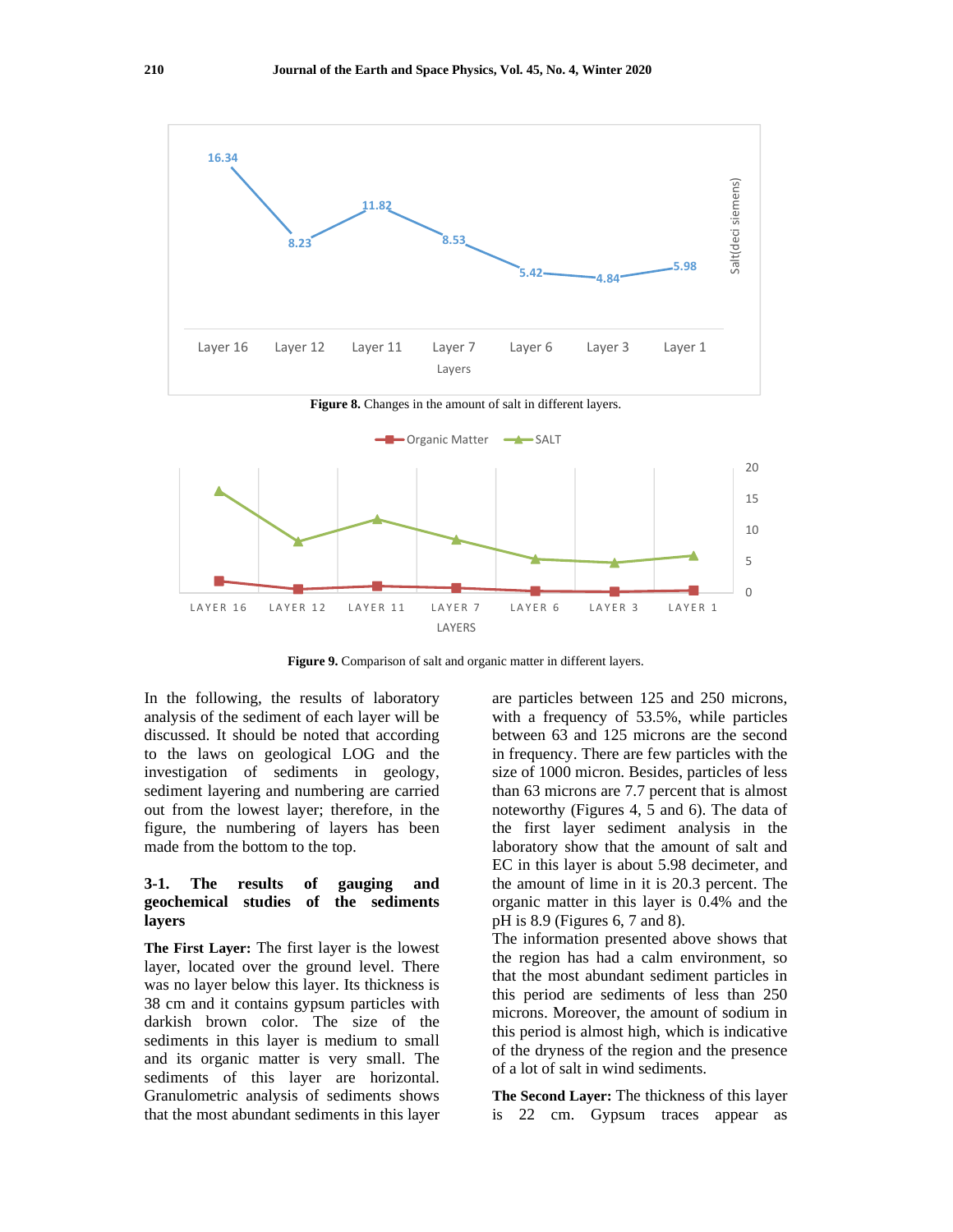continuous lines throughout the layer. Its color is lighter than the first layer and there is some organic matter in it. Dried, powdered leaves of tamarisk are also seen in this layer. The sediments are horizontal and their texture is very fine.

Screening of the sediments of this layer shows that the characteristics of this layer are almost different from the first one. The most abundant size of sediment particles is between 125 to 250 microns and its frequency is about 47%, 6% less than the first layer. In addition, particles between 63 and 125 microns are about 43 percent, about 8 percent more than the first layer, and particles less than 63 microns are almost equal to the first layer (Figures 4, 5 and 6). These show that the processes were weaker in this period than the first period.

**The Third Layer:** This layer has a dark color and its thickness is 19 cm. This layer is horizontal and the grains of its sediments are coarse. The sands resemble those of the river basins. The analysis of the grains of this layer shows a great difference between the sediments of this layer and other layers. The particles between 250 and 500 microns in this layer are quite abundant. Its frequency is twice as much as other layers and it also includes particles smaller than 63 microns. The particles from 63 to 125 microns have the lowest abundance of all periods. These cases indicate the more energetic power of the processes in this period, compared to other periods (Figures 4, 5 and 6).

The results of sediment geochemical experiments show that the amount of organic matter in this period is about 0.2 percent that is less than other periods. The amount of salt in the sediments of this period is 4.84 decimeter, which is the lowest among all the studied periods. Calcareous materials in the sediments of this period have the highest frequency, which is 21.7%. The PH content of the sediments in this period is 8 (Figures 6, 7 and 8).

The information and experiments carried out on sediments related to this period show the more power of processes in this period in comparison to other studied periods. The prevalence of coarse grains in this period is significant and the amount of organic matter and salts in the sediments of this period is less. There is a rule that says the less salt content, the less dry the land will be, so the wind carried less salty particles. More organic matters of vegetation show that the region was more humid, so the plants have shown less sensitivity to dryness.

According to the presented data, until now, it has become clear that the first period was almost calm and its processes were weak in the second period. However, in the third period, there was a sudden change in the environmental conditions of the area. As a result, the processes became stronger and the climate has become wetter (Figure 9).

**The Forth Layer:** The thickness of this layer is 21 cm. There are abundant gypsy deposits in this layer, which can be seen in the form of pellets and veins. The layer is horizontal and there are plenty of fine-grained sediments in this layer.

The results of the sediment analysis of this layer indicate that the processes of the third period have been completed and, except in some, there are no traces of them. For example, the sediments with the size of 250 to 500 microns are still abundant and are the second in abundance among all periods. However in general, the climate during this period had been a very calm environment compared to the third period (Figures 4, 5 and 6).

**The Fifth Layer:** The thickness of this layer is 27 cm. There are very fine deposits and little gypsum pellets are seen. It has a bright color and organic matter powder is visible in this layer. The sedimentary characteristics of this period are very similar to the fourth period, although in some cases, such as the abundance of sediments over 250 microns, changes have taken place and their percentage has decreased. The results of the sediment analysis of this period indicate the continuation of the conditions of the fourth period, although the processes of this period are weaker than the fourth period (Figures 6, 7 and 8).

**The Sixth Layer:** The thickness of this layer is 42 cm. It has coarse dark brown sediments. The layers are from northeast to southwest. Gypsum particles are scattered in this layer. The analysis of the sediments of this period shows that its processes are more powerful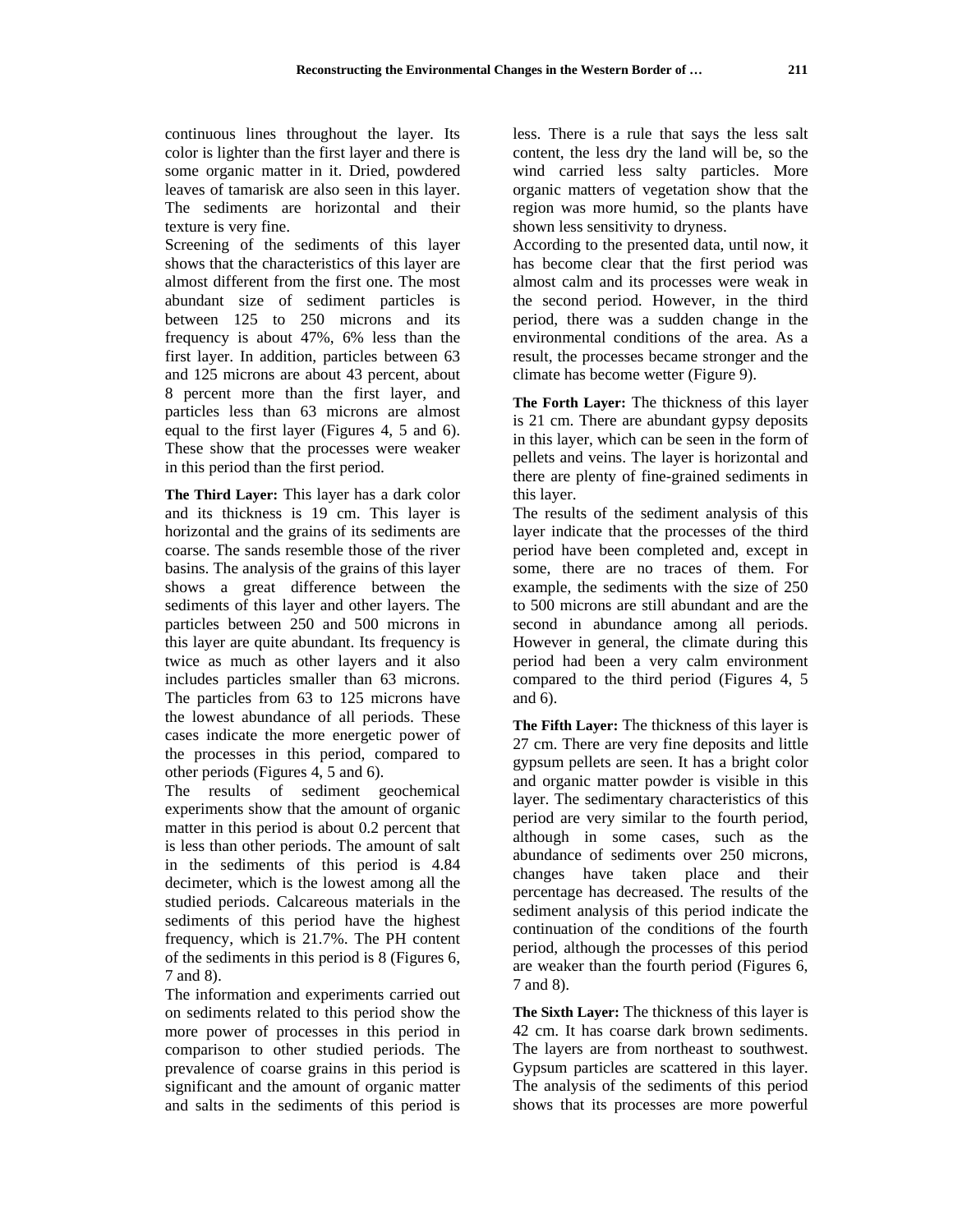than the previous two periods, with more than 71 percent particles between 125 and 250 microns and particles less than 125 microns are less frequent than other particles, as compared to other layers (Figures 4, 5 and 6).

The results of geochemistry of sediments of this period show that sediments of this period, after the third period with about 42.5 cm, have the lowest salinity (EC) and also with 0.3%, the lowest amount of organic matter. The amount of lime is about 1/20, which is a significant amount (see Figures 6, 7 and 8). The above-mentioned evidences show that the processes of the sixth period have been more energetic than that of the previous period, and the environmental conditions had been less dry.

**The Seventh Layer:** The thickness of this layer is 24 cm. Inside it, there are holes in the gypsum material. Its sediments are very fine. The layer is horizontal. It has a bright color. The results of the sediment analysis of this layer indicate that sediments of this period are very fine grained so that sediments of 63 to 125 microns are the most frequent not only on this layer, but also among all studied layers. Clay sediments (sediments less than 63 microns) are very abundant in this layer and they are in fact the second in abundance among all the studied layers (Figures 4, 5 and 6). Laboratory study of geochemical properties of the seventh layer sediments showed that the salinity of sediments was 8.53 dSi, much more than other previous periods, and the amount of organic matter in the layer is about 0.8% which is higher than other periods and with 19.4 percent, it has the lowest amount of lime compared to other previous periods (Figures 6, 7 and 8).

The results of study of the seventh period show that after the sixth period, when the processes were very energetic, the seventh period was very calm and that during this period the processes were very weak. The existence of some organic matters, compared to other periods, show the drought in this period. In general, among the seven primary periods studied, the seventh course has the calmest environmental conditions, and the third period has the strongest environmental conditions (Figure 9).

**The Eighth Layer:** The thickness of this layer

is 51 cm, the layer is completely disintegrated and it is a nest to reptiles. It has a bright color. The sediments are coarse and fine particles. The sediment of this layer is completely clear. There are holes in it due to the gypsum material. The most frequent particles in this layer are particles between 125 and 250 microns and clay materials less than 63 microns are less frequent than the seventh period (Figures 4, 5 and 6). In general, the characteristics of the eighth period show that the calm conditions of the seventh period is finished and the process during this period has become more energetic.

**The Ninth Layer:** Its thickness is 25 cm. It has a bright brownish color. Inside the layer, there are sandy veins. Its sediments are medium sized. The results of the measurements of the grains show that the characteristics of this layer are almost similar to the eighth period, with the difference that the amount of clay material is slightly higher, and in some sizes, it is slightly different from the eighth period (Figures 4, 5 and 6). In general, the environmental conditions in the area have not changed a lot, and this layer seems to be a continuation from the eighth period.

**The Tenth Layer:** This layer has a thickness of 35 cm. It has a dark color and its building is loose. It also has a lot of holes. The results of the measurements of this layer indicate that its processes are somewhat more energetic than that of the ninth period, but this amount is not significantly larger, so that the abundance of sediments has changed in some sizes to a small extent, for example, the clay particles of this layer compared with the eighth and the ninth period is less, and the particles between 125 and 250 microns are somewhat larger than those for the two previous ones, but as noted, these changes are minor (Figures 4, 5 and 6).

**The Eleventh Layer:** Its thickness is 32 cm and it has a bright brown color. This layer is full of organic matter and tamarisk foliage leaves. Its structure has holes in it with very tiny deposits and this layer is horizontal. The results of the measurements of this layer show that its sediments are very fine grains, so that the highest amount of sediments is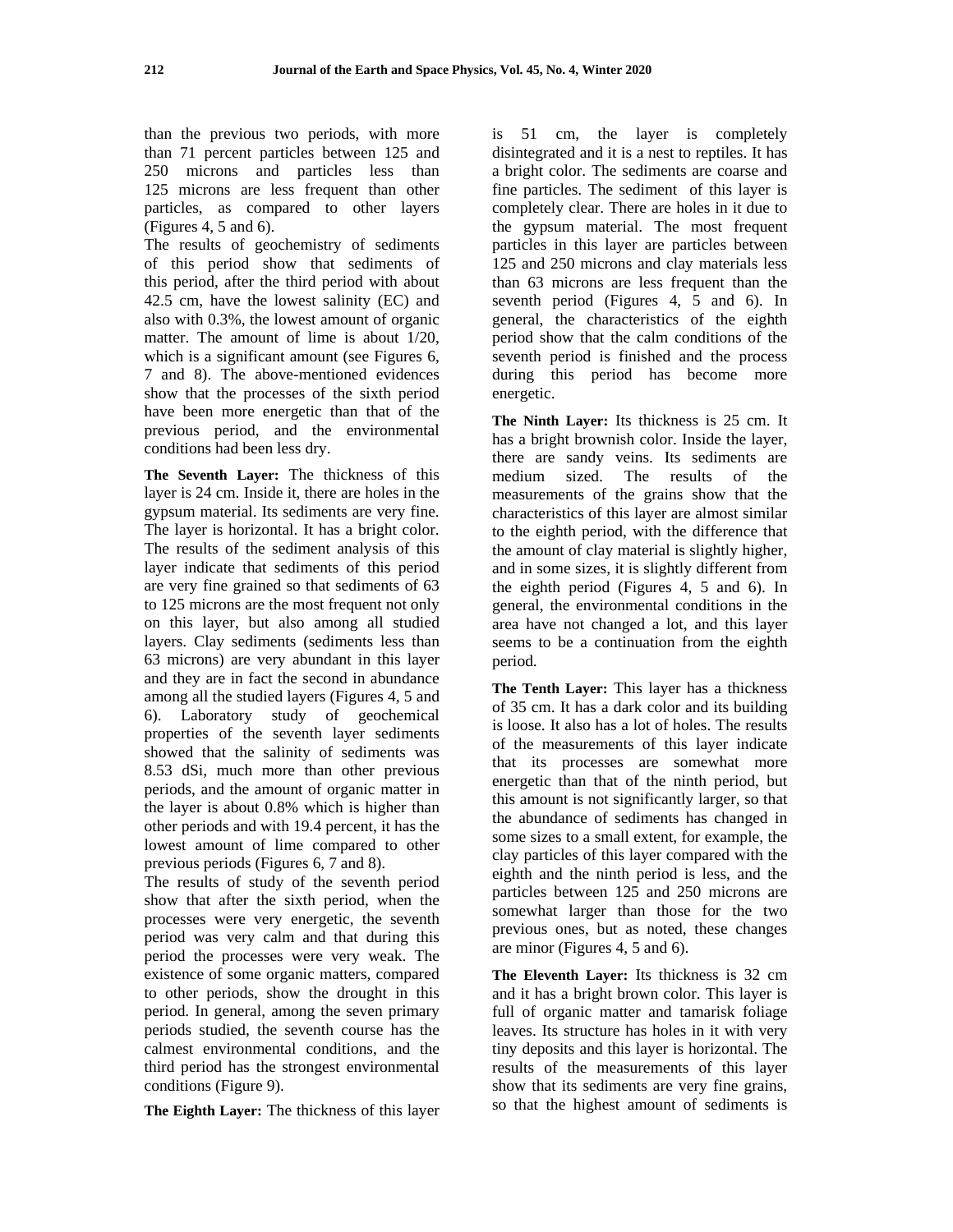less than 63 microns, among all studied layers, in this layer, which is 8.7%, also the amount of particles with the size of larger than 250 microns in this layer is less than 5% (Figures 4, 5 and 6).

The results of the geochemical experiments on the sediments of this layer indicate that the amount of salts in the sediments of this layer is 11.22 dS, which is very high compared to the other previous periods, also the organic matter content of this layer is 1.1%, which is more than those of all other studied layers (except for the first layer). In addition, about 19.6% of lime was observed among sediments, which is the lowest after the seventh period (Figures 6, 7 and 8). Considering the sediments of the eleventh layer, the highest amount of organic matter and salts were observed in this one. Besides, in terms of grain size, the highest amount of fine-grained clay sediments was found in this period. All of these cases indicate that there were very calm conditions in this period, so that the processes were much weaker than those of other periods studied and more drought conditions were observed in the area (Fig. 9).

**The Twelfth Layer:** Its thickness is 53 cm. It has a bright color with fine grained sediments. There are gypsum holes inside this layer. The layer is again horizontal. The results of the sediment measurement of this period show that its particles have become coarser than the  $11<sup>th</sup>$  period, so that particles of more than 125 microns were found to be more frequent during this period, also clay materials had decreased during this period to about half of the  $11<sup>th</sup>$  period (about 4.97%) (Figures 4, 5 and 6).

The results of the geochemical experiments show that the amount of salts in this layer is about 8.34, which is almost high but less than that of the  $11<sup>th</sup>$  layer, and the amount of organic matter in this layer is about 0.6% that is less than that of the  $11<sup>th</sup>$  layer period.

The results of the study of the characteristics of this layer indicate that after the conditions of the eleventh period are almost complete, the processes during the formation of this layer were more powerful, also the reduction of organic matter among the sediments of this period indicates a decrease in the dry environmental characteristics of this period.

**The Thirteenth Layer:** The thickness of this layer is 42 cm and its sediment has a small amount of litter. The granulometric study of sediments of this layer shows that the particles sizes have the highest frequency between 250 and 125 microns, and the particles between 63 and 125 are the second in frequency, the clay particles of this layer have decreased compared to that of the other two previous periods (Figures 4, 5 and 6).

The features of this layer indicate that the dry conditions of the  $11<sup>th</sup>$  and the  $12<sup>th</sup>$  period are not seen anymore and their severity has decreased, so that the conditions returned to normal.

**The Fourteenth and Fifteenth Layers:** The thickness of the  $14<sup>th</sup>$  layer is 55 cm and the fifteenth layer is 48 cm. The granularity characteristics of these layers are very similar to the thirteenth layer. The particles between 250 and 125 microns are the most frequent, and the particles between 63 and 125 microns are in the second place (Figures 4, 5 and 6).

The investigation of these layers indicates the continuation of the thirteenth period processes in these periods and the environmental conditions in these three periods have a certain stability and similarity to each other.

**The Sixteenth Layer:** This layer is the newest layer of nebkhas, in which organic matter and foliage are abundant. The thickness of this layer is 58 cm in the peak of the nebkha, but the layer thickens to the sides so that in some parts it is about 50 cm thick. The color of this layer is brown that is very different from the other layers. This color's difference seems to be due to the high impact of the climate on this layer (especially precipitation and temperature).

The most frequent sediments of this layer are particles with the size of between 125-63 microns and the least frequent particles are those of more than 2000 microns. This layer expresses the environmental characteristics of the present age and granulometric analysis showed that very small particles with a size of less than 125 microns have the highest frequency among sediments and sediments with a size of less than 63 microns are in the second place. This case is indicative that there were calm conditions in the region (Figures 4, 5 and 6).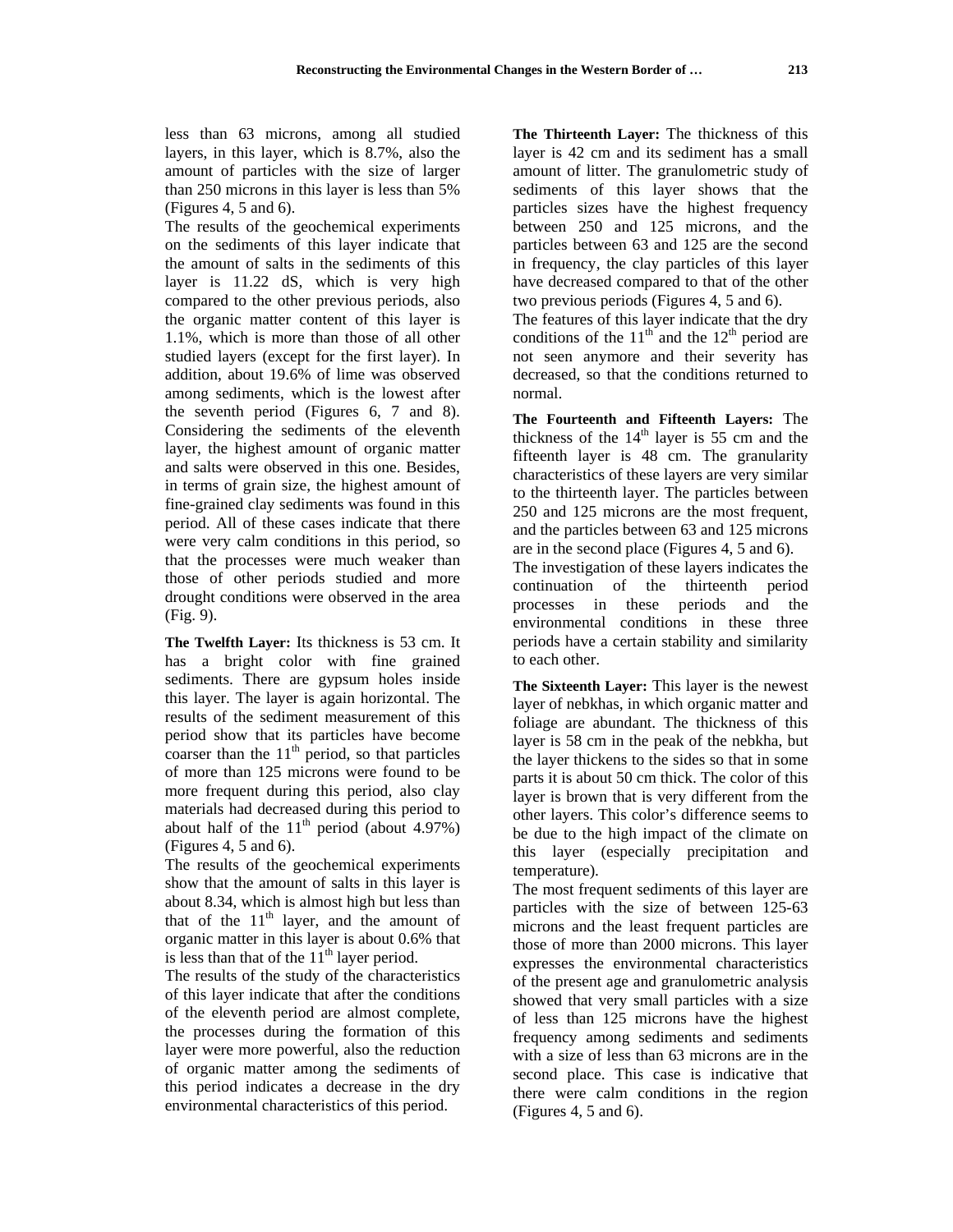In this layer, due to the fact that it is still affected by many processes, the parameters are much higher than those of the other layers. The results of laboratory analysis of sediment geochemical parameters indicate that the amount of salts in this laver is about 25%, and the organic matter is about 4% (Figures 6, 7 and 8). The presence of large leaves in this layer indicates the dryness of the climate in this period, because leaf loss in dry conditions is a plant adaptation method, and the leaf fall strongly affects the ratio of root to leaf and the carbon balance of the plant, as a result, the abundant leaves in the first sedimentary layer indicate the domination of dry climatic conditions in the region in the current period, and also the prevalence of sediments of less than 125 microns, indicates poor natural transportation processes in the region.

## 3-2. Determination of the Age of Nebkhas in the Study Area

In this part, the age of the nebkhas in the region was studied. To do this, after making a profile cut in the nebkha sediments and taking samples of the sediments, some containing organic matter were taken to determine the ages. Then the sediment was sent to the Poznan laboratory in Poland to determine its age with carbon  $14$  (C14) method. After calibration, the results of age

determination were used study to environmental changes.

Sampling for determination of age was performed on several layers of the nebkha, of which two were effective but age determination was difficult in several lavers due to the lack of organic matter within them. The ages of the fourth layer and the eleventh layer were determined; the fourth layer was at a height of 1 meter from the ground and the eleventh layer at 36.3 meters. The results of the dating of the mentioned layers showed that the eleventh layer, which was younger and located in the upper parts of nebkha, is about 114 years old, and the fourth layer, which is older, is about 735 years old (Fig.  $10$ ).

## 3-3. The Environmental Conditions of the **Area over Time**

Investigation of the different layers of the studied nebkha has shown different fluctuations, as it was mentioned in the introduction and review of each of the layers. These fluctuations have occurred over the lifetime of nebkha. In this study, it was found that there were two severe dry periods in the region as well as a period of wet conditions with strong processes. Other periods, according to their adjacency to these three periods and under their conditions, have seen fewer fluctuations



Figure 10. A vertical profile of nebkha layering, with ages of some layers.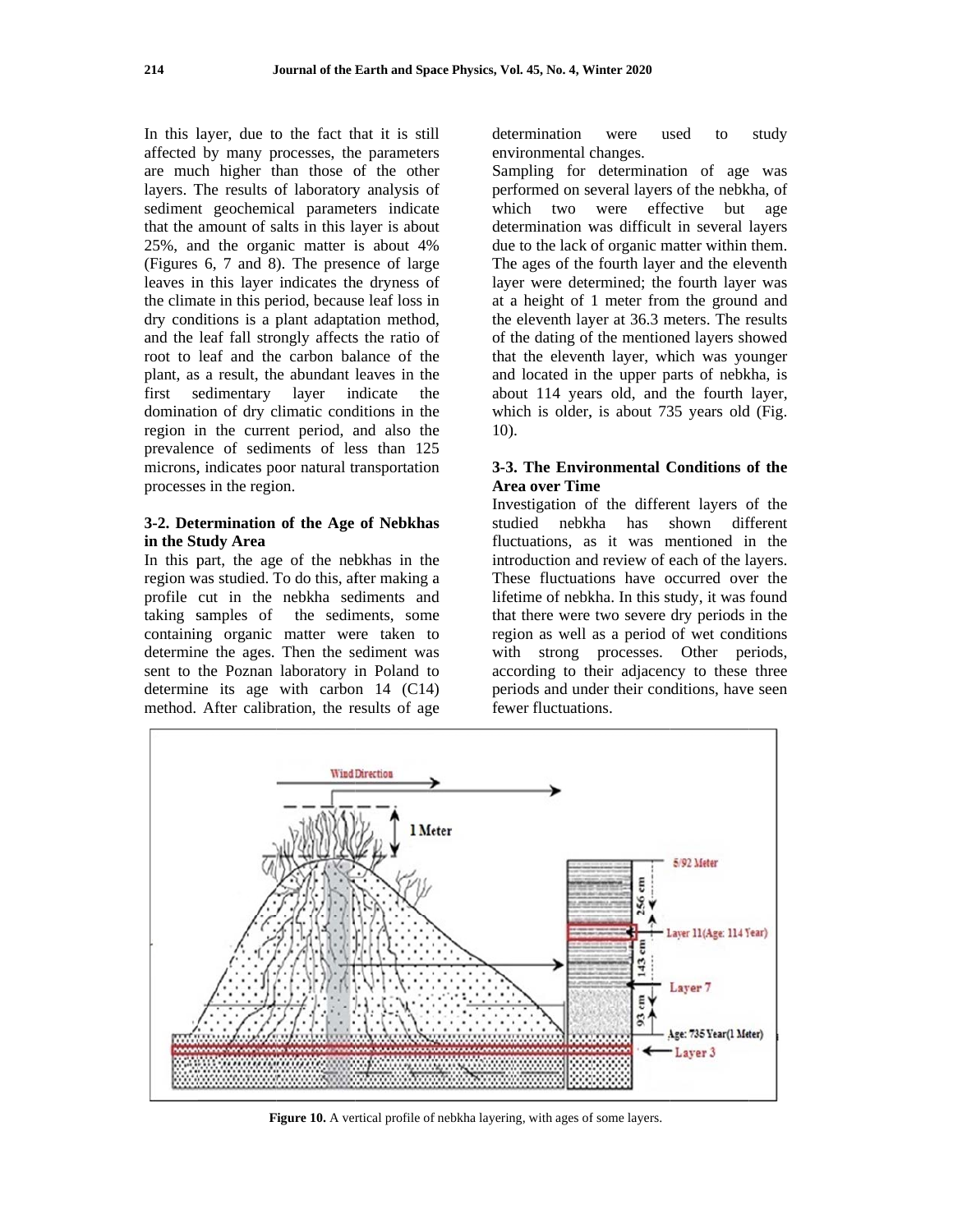According to the studies carried out on the sediments of each of the layers, it was found that in the first period the environmental conditions of the area were calm and as a result, Necka began to calmly form under such conditions. The second period also followed this trend and its conditions are very similar to the first period, although in some cases the conditions of the region were calmer than the first period. These two periods are the first 60 cm of nebkha.

The study showed that the third period, which is 60-80 cm above the base and is considered as one of the earliest periods (the early stages of formation of Nebkha), has very coarse grained sediments and contains little organic matter, salt and clay materials, so that it has the first place in all the studied periods in the above mentioned matters. For example, the lowest amount of salt, organic matters and clay is measured in this period and its deposits are similar to river sediments as they were almost rinsed. These showed that this period was recognized as the wettest period among all periods whose processes were very strong, and given that the age of the fourth layer, which is above this layer, is estimated 735 years. Hence, it is concluded that more than 735 years ago, the area has undergone a period of intensive and much wetter processes than today's period.

As shown in Fig. 8, the fourth period has been accompanied by a mitigation of the environmental conditions, so that the power of processes of the third period is no longer seen, and processes have become weaker, this period which was 735 years ago, was a period of tranquility after the storm. In addition, these conditions continued in the fifth period. In the sixth period, the processes became a little more intense and the calmness of the fifth period was disturbed.

With the advent of the seventh period, the conditions have been very calm in the region, so that among the seven periods before this period, the seventh had the calmest conditions. This period after the eleventh has the highest amount of clay materials as well as organic materials and salt in its sediments, and formed between 114 and 735 years ago. The calmest studied period is the seventh period. The height of the layer related to this period is about two meters from the ground.

The features of the eighth period show that

the calm conditions of the seventh layer are over and processes have gained more power, and these conditions continued in the ninth and tenths periods. With the advent of the eleventh period, the environmental conditions of the region change completely; this period, with the highest amount of organic matter, salt and clay, as well as very poor processes, is known as the driest period. The age of this period is about 114 years. In this period, the processes of transportation were very weak and the height of the layers related to this period was about 3.5 meters from the ground.

By the end of this period, the environmental conditions change slowly, and in the twelfth period, the conditions of the eleventh period are not so severe. This situation has dominated the area from about 114 years ago to the present. Accordingly, there has been very little fluctuation in the environment, and in general it has remained almost constant.

### **4. Conclusion**

In this study, the morphodynamic changes in the western margin of Lut plain were studied based on the nebkhas hills. In this regard, and according to the main purpose of the work, profile cuts were created in Nebkhas and their layering was determined, and then the sampling from each layer was done separately and carefully. The sample was examined in the laboratory. Investigating the changes in the environmental conditions of the area using nebkha layering showed that during the age of 735 years, the nebkhas have undergone several stages of changes in the environmental conditions. The most intense processes, as well as the wettest period among the studied periods belong to the third period. In this period, the sediments were coarse-grained and there were the lowest amounts of salt and organic matter, which determined stronger processes and a wetter region than other studied periods. It should be noted that such situation was dominant in the region since about 735 years ago. These conclusions are drawn using the results of geochemical experiments (amount of organic matter, salt and lime) in the sediments of the layers. The driest period among the studied periods of the region occurred in the eleventh period, which was about 114 years ago. In this period, the weakest processes and the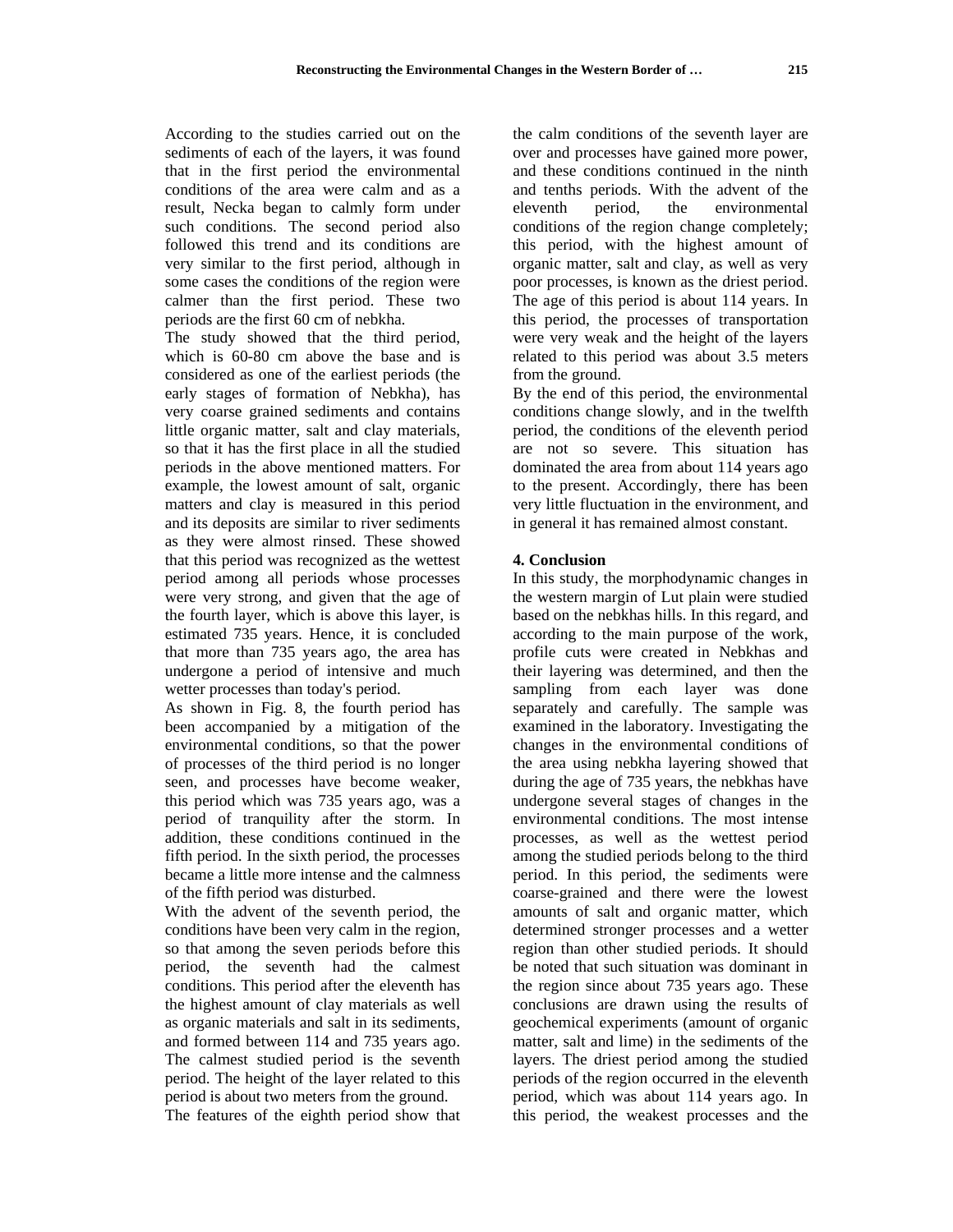least amount of moisture (according to the results of organic matter in sediments) existed in the region. In addition to these two periods, the seventh period also had a dry climate and poor processes. In general, the results show that several changes have occurred in the environmental conditions of the region, which have led to changes in the main Lut platform, where the nebkhas are located and its surface is affected by erosion. These changes are clearly visible using the location of the nebkhas hills. In general, the results of this part of the study showed that nebkhas can show environmental changes of the region.

### **Acknowledgements**

The authors would like to thank Shiraz University for their support in the project and Iran Meteorological Organization for providing some meteorological data.

### **References**

- Barzani, M. M., & Khairulmaini, O. S. (2013). Desertification risk mapping of the Zayandeh Rood Basin in Iran. Journal of earth system science, 122(5), 1269- 1282.
- Bourke, M. C., Ewing, R. C., Finnegan, D. and McGowan, H. A., 2009, Sand dune movement in the Victoria Valley, Antarctica, Geomorphology, 109, 148– 160.
- Christopher, L., Seifert R., Steven, L., Forman, L., Foti, A., Wasklewicz, A. and McColgan, T., 2009, Relict Nebkhas (pimple mounds) record prolonged late Holocene drought in the forested region of south-central United States, Quaternary Research, 71, 329–339.
- Deotare, B. C., Kajale, M. D., Rajaguru, S. N., Kusumgar, S., Jull, A. T., & Donahue, J. D. (2004). Palaeoenvironmental history of Bap-Malar and Kanod playas of western Rajasthan, Thar desert. Journal of Earth System Science, 113(3), 403-425.
- Lang, L., Xunming, W. and Caixia, Zh., 2013, Moisture availability over the past five centuries indicated by carbon isotopes of Tamarix taklamakanensis leaves in a Nebkha profile in the Central Taklimakan Desert, NW China, Aeolian Research, 17, 50-68.
- Mahmoudi, F., 1977, Birth and death of

Nabaka. Journal of Faculty of Literature & Humanities University of Tehran, 97, Page 299.

- Marwati Sharif Abad, A., 2001, Study of the relationship between erodibility of surface soil by wind and its physical and chemical properties in Rudasht region of Isfahan. Master thesis of Soil Science, Isfahan University of Technology.
- Maghsoudi, M., 2006, Identification of effective processes on the development and evolution of sand complications (Case study: Complications of Sirjan pit sand), Geographical Research Journal, 56, 149 - 160.
- Motamed A., 1990, Investigation of the Origin and Disposition of Sands in the Basin of Kashan. Tehran University Press.
- Musick, H. B. and Gillette, S. M., 1996, Wind-tunnel Modeling of the Influence of Vegetation Structure on Saltation Threshold, Earth Surface Processes and Landforms, 21, 589-606.
- Pourkhosravani, M., Vali, A. and Movahedi, S., 2010, Comparative grouping of Sidlitziafluridae, Romarita-kastanica and Alhaji-Manifera based on the vegetative forms of plants in the Kheyrabad region of Sirjan. Quarterly Journal of Geographic Space, 9(31), 158-137.
- Pourkhosrowani, M., Vali, A. and Moeeri, M., 2009, Investigation of the relationship between plant morphology and morphometric characteristics of Nebacca spp, Journal of Natural Geographical Research, 69, 113-109.
- Rafahi, H., 2004, Wind Erosion and its Control. Tehran University Press, Third edition, Tehran.
- Sauermann, G., Andrade Jr., J. S., Maia, L. P., Costa, U. M. S., Ara`ujo, A. D. and Herrmann, H. J., 2003, Wind velocity and sand transport on a barchan dune, Geomorphology, 132, 1–11.
- Sauermann, G., Kroy, K. and Herrmann, H. J., 2001, Continuum saltation model for sand dunes, Phys. Rev., E 64(3), 031305–  $1-10.$
- Tengberg, A. and Chen, D., 1998, A comparative analysis of Nebkha in central Tunisia and northern Burkina Faso, Journal of Geomorphology, 22(2), 181- 192.
- Tsoar, H., 2005, Sand dunes mobility and